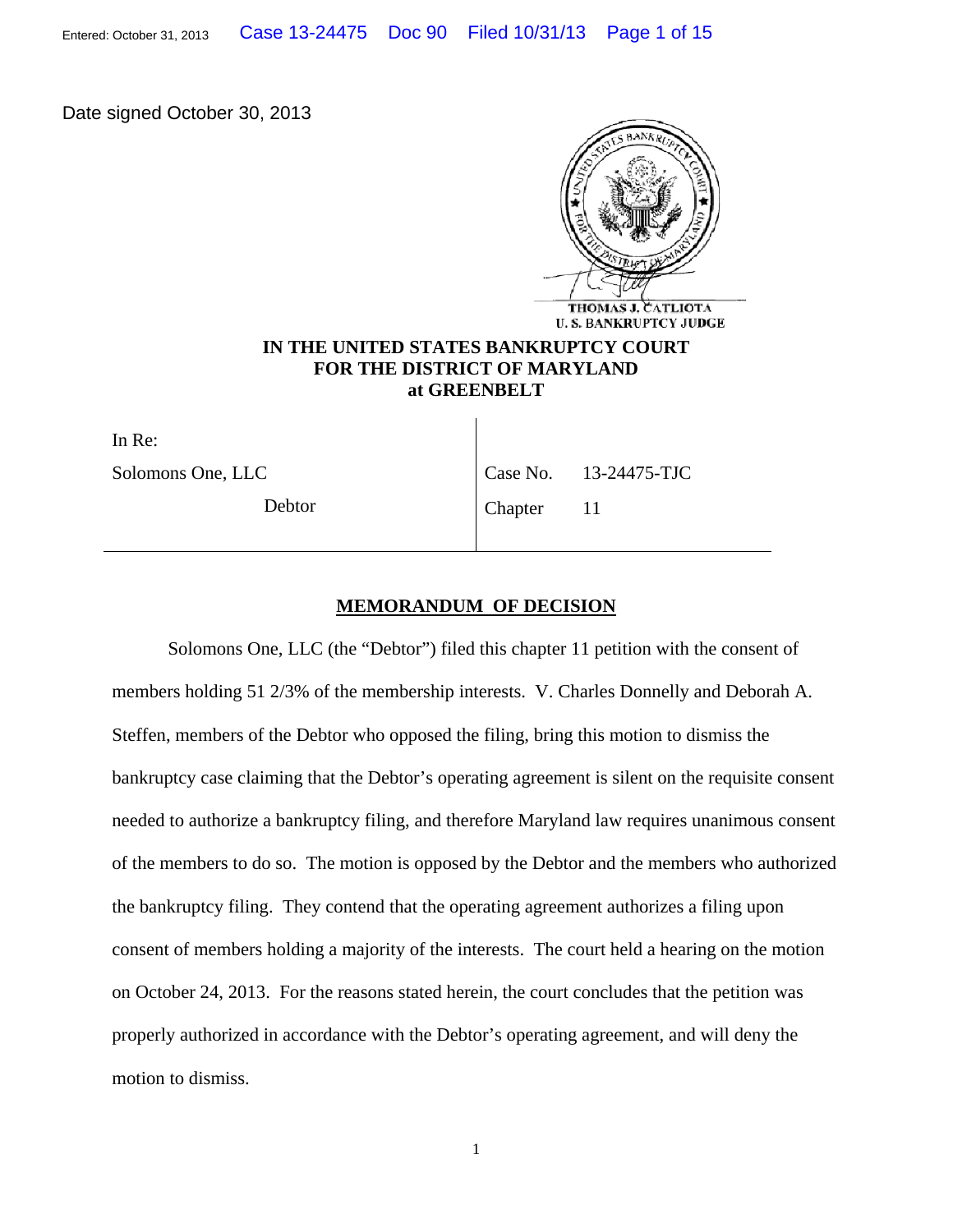## **Findings of Fact**.

## *The Debtor and the Operating Agreement.*

 The Debtor is a limited liability company (hereinafter referred to as "LLC") formed in 2005 under the laws of the State of Maryland. The Debtor's members, and their purported ownership interests,<sup>1</sup> are as follows: Dr. Alfred Greenberg ("Greenberg"), Halina Greenberg (together with Greenberg, the "Greenbergs"), jointly 48 1/3%, Catherine Erickson-File ("Erickson-File"), 2 1/3%; Christine McNelis ("McNelis"), 1%, V. Charles Donnelly ("Donnelly"), 24 1/3%; and Deborah A. Steffen ("Steffen"), 24% (Donnelly and Steffen are referred to collectively as the "Movants").

On June 1, 2005, the members executed the Operating Agreement of Solomons One,

LLC (the "Operating Agreement"). The Operating Agreement provides that the Debtor was

formed, *inter alia*, "to acquire, purchase, lease, sell and develop the real property located at

14538 Solomons Island Road, Solomons, Maryland . . . ." Operating Agreement, §2.3.

 The Operating Agreement contains several provisions governing the consent rights of the members, as follow:

> 2.3. Purposes. The purposes for which the Company is formed are (a) to acquire, purchase, lease, sell and develop the real property located at 14538 Solomons Island Road, Solomons, Maryland (generally known as the "Harmon House" property) *and such other properties the Members unanimously agree to acquire . . . .*

*Id*. at §2.3 (Emphasis added).

 $\overline{a}$ 

<sup>&</sup>lt;sup>1</sup> The Greenbergs, Erickson-File and McNelis contend that Donnelly and Steffen involuntarily withdrew from the Debtor by filing an action for dissolution and by taking other actions. They argue that because Donnelly and Steffen were no longer voting members when the members met to consider filing a bankruptcy petition, the petition was approved by the unanimous consent of the remaining members. The court need not address this issue because it concludes the petition was properly authorized by a majority of the members in accordance with the operating agreement. In this Memorandum, references to Donnelly and Steffen as "members" and statements concerning their percentage ownership interests in the Debtor are without prejudice to the contention by the Greenbergs, Erickson-File and McNelis that Donnelly and Steffen have withdrawn from the Debtor.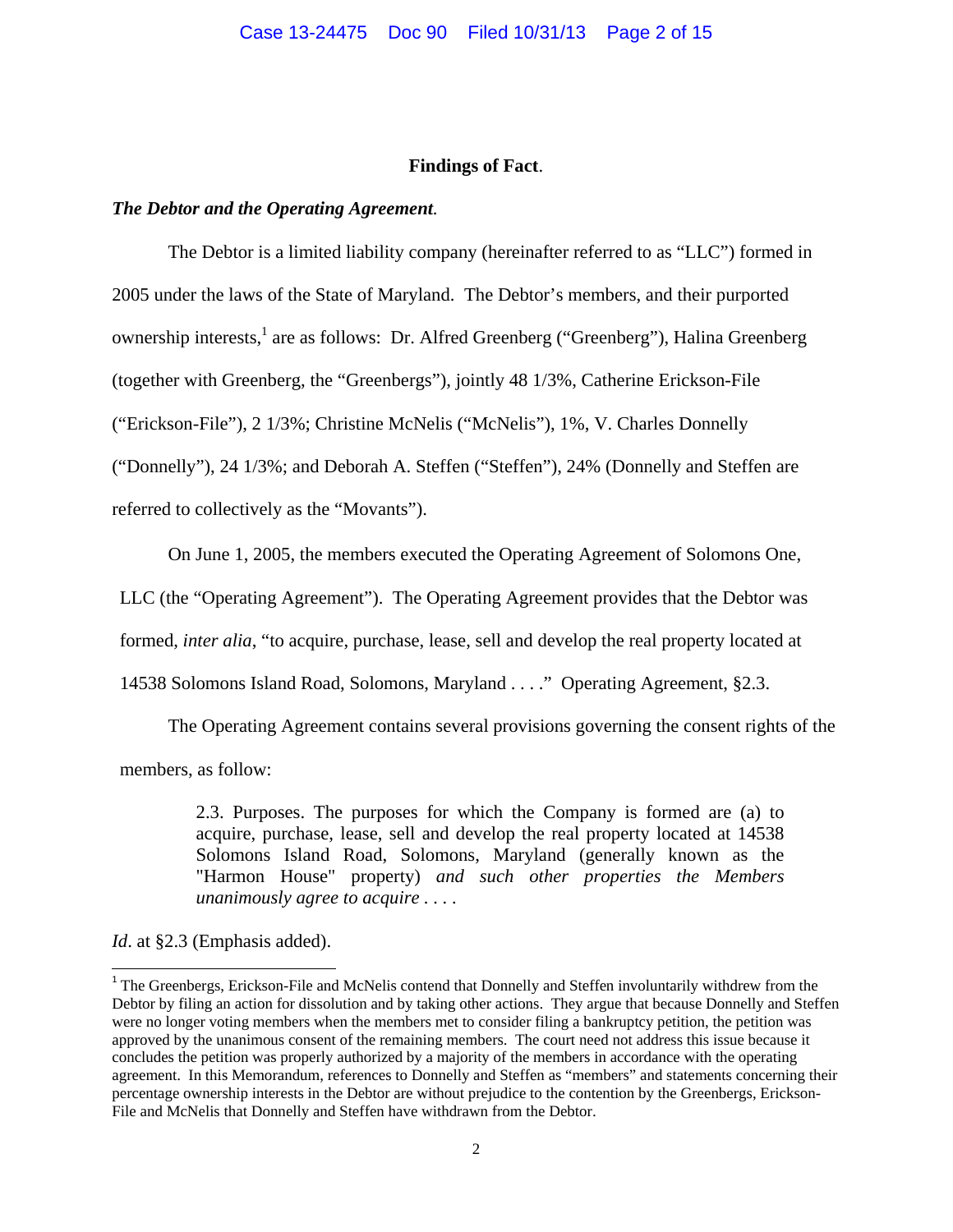5.1. Management. The Members, acting jointly, shall have the right to manage the business of the Company, including, but not limited to, establishing and reviewing rental arrangements concerning the Property, encumbering, pledging, conveying and otherwise dealing with any or all of the Property, borrowing funds (executing confessed judgment notes in connection therewith) and operating the Company business. *Management decisions shall be proved by majority vote of the members.* 

*Id*. at §5.1 (Emphasis added).

5.2. General Manager. The Members may, from time to time, *by majority vote* designate a person or entity (who may be a Member) to act as the General Manager of the Company. The General Manager shall act at the direction of and authorization of the Members. When so directed and authorized, the General Manager shall have the power to execute, for and on behalf of the Company, any and all documents and instruments which may be necessary or desirable to carry on the business of the Company, including, without limitation, any and all deeds, contracts, leases, mortgages, deeds of trust, promissory notes, security agreements, and financing statements pertaining to the Company's assets or obligations.

*Id.* at §5.2 (Emphasis added).

5.3. The General Manager, or *a member designated by a majority of the members*, shall have physical possession of the books and records of the Company, shall give such notices, reports and advice to the Members as may, from time to time, be required or deemed advisable, and shall perform the necessary ministerial functions of the Company.

*Id*. at §5.3 (Emphasis added).

5.4. Meetings of the Members shall be held on five (5) days' notice or on such shorter notice as may be mutually agreeable to the Members, on the call of the General Manager, or *the call of Members having fifty percent (50%) or more of the Interests in the Company*. Notice of the time and place of each meeting shall be given in writing by the General Manager to each Member.

*Id*. at §5.4 (Emphasis added).

6.1. Restrictions on Members. No Member, without the prior written consent *of the majority of all other members*, shall:

A. Sell Assign, transfer mortgage, or pledge the Member's Interest in the Company [with certain exceptions].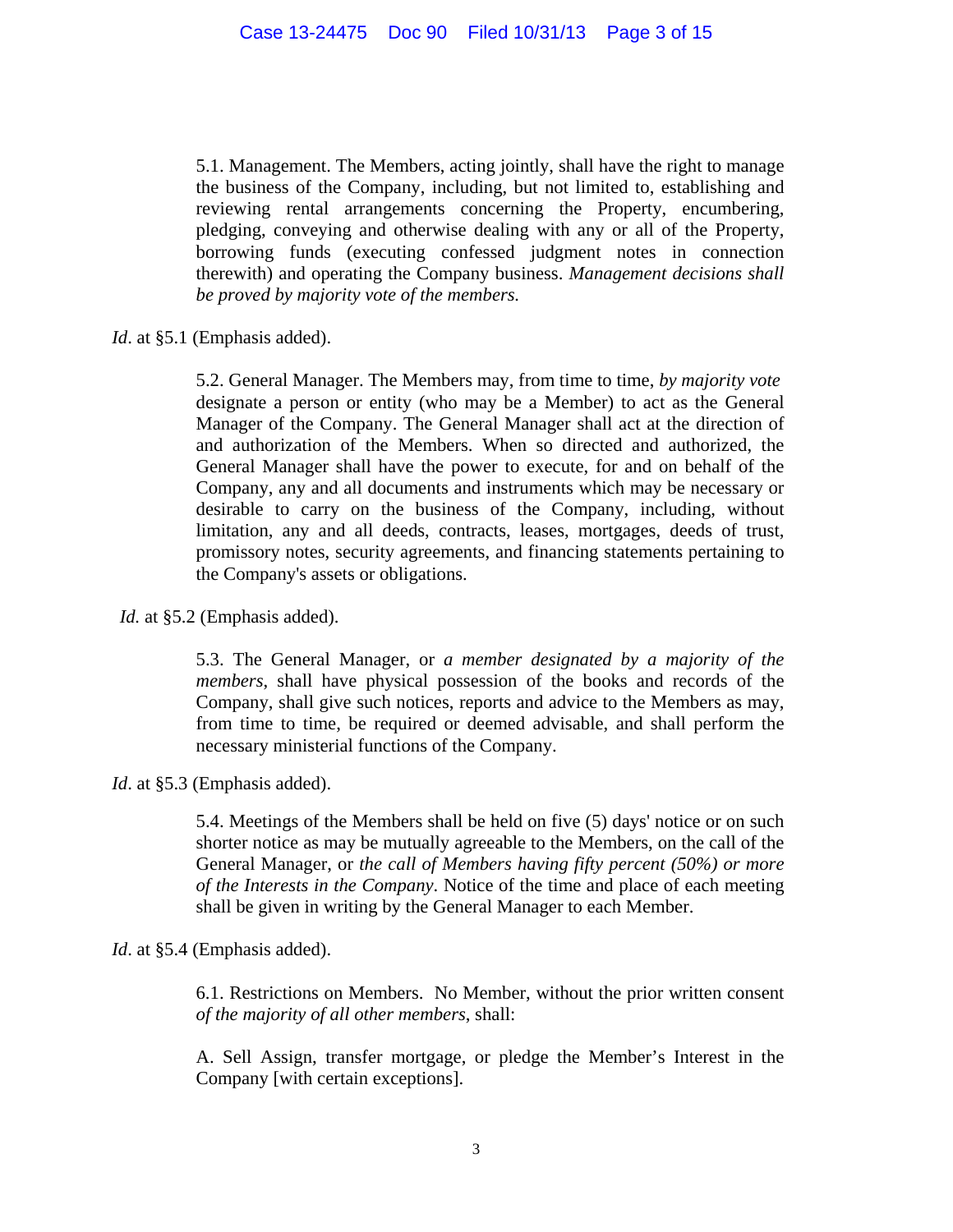### Case 13-24475 Doc 90 Filed 10/31/13 Page 4 of 15

B. Assign, transfer, pledge, compromise, or release any claim of the Company except for full payment, or arbitrate or consent to the arbitration of any disputes or controversies involving the Company;

C. Use the name, credit or property of the Company for any purpose other than a proper Company purpose;

D. Expand the business of the Company;

E. Admit a new member to the Company;

F. Cause the merger of the Company with or into any other business entity; or

G. Do any act in conflict with the Company business or which would make it impossible to carry on that business.

*Id.* at § 6.1 (Emphasis added).

8.1. Dissolution. The Company shall be dissolved upon the happening of any of the following events: \* \* \* B. *Upon the unanimous written agreement of all Members* 

*Id.* at §8.1 (Emphasis added).

10.8. *Entire Agreement; Amendment*. . . . This Agreement may not be amended or modified *except with the consent of all Members*.

*Id.* at §10.8 (Emphasis added).

## *The Debtor's Assets and the Bankruptcy Filing*.

The Debtor entered into a joint venture with McNelis to purchase the real property

identified in the Operating Agreement, 14538 Solomons Island Road, Solomons, Maryland (the

"Property"). In August 2005, the Debtor acquired a seventy percent fee simple interest in the

Property and McNelis acquired a thirty percent fee simple interest. The Property includes a

commercial office building, which is leased out to several businesses, and a small cottage, which

is leased out as a residence.

 Branch Banking and Trust Company ("BB&T") holds a first lien on the Property. The members of the Debtor are guarantors of the loan. According to the Debtor, PNC Bank, N.A.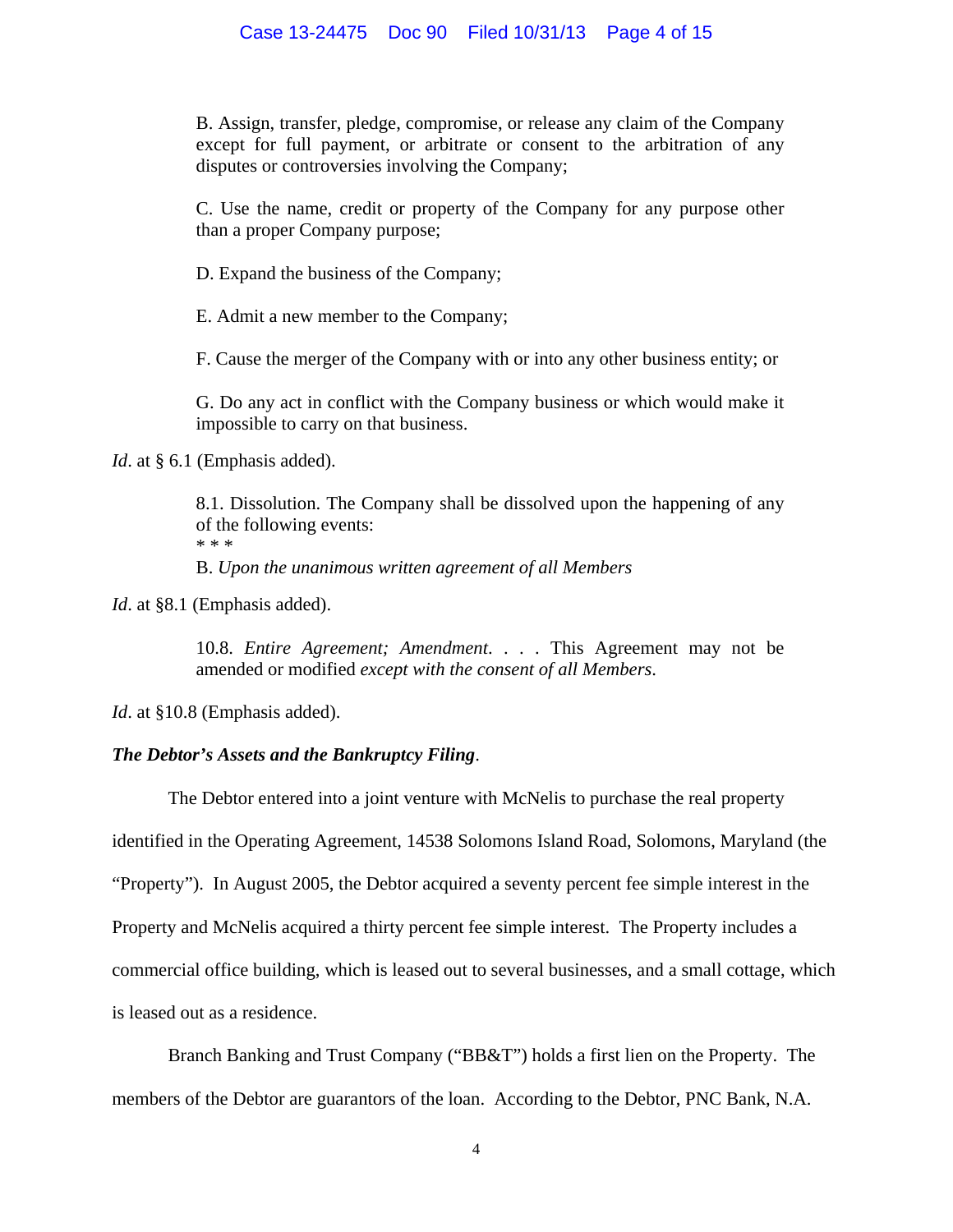#### Case 13-24475 Doc 90 Filed 10/31/13 Page 5 of 15

may hold a second lien on the Property and members are personally obligated on the PNC loan either directly or as guarantors. The loans are in default, and the bankruptcy petition was filed to stay a hearing scheduled for August 23, 2013, in BB&T's state court proceeding to liquidate its obligation.

 On August 21, 2013, in anticipation of the hearing, the members of the Debtor held a meeting to consider whether to file a bankruptcy petition. The Greenbergs, Erickson-File and McNelis, representing 51 2/3% of the member interests, voted in favor of the filing. The Movants, holding 48 1/3% of the interests, voted against the filing. The petition was filed based on the authorization granted at the August 21 meeting. The Movants filed the motion to dismiss shortly after the filing.

### *The Disputes Between the Member Groups.*

 The motion to dismiss the bankruptcy petition is the latest in a series of disputes and legal actions initiated primarily by the Movants that date back to the time of the Debtor's default on the BB&T loan in February 2013. The parties have addressed these disputes at some length in this proceeding, and each alleges the other is acting in bad faith and in breach of their fiduciary duties. Because the court resolves the issue of the authorization required to file the bankruptcy petition primarily by reference to the Operating Agreement, these disputes are not especially pertinent to the resolution of the pending motion to dismiss. Accordingly, the court will only summarize them briefly here.

# *Donnelly, et al. v. State of Maryland, et al***. Case No. 04C12001031 (Pier Rights Litigation)**

On August 22, 2012, Donnelly, acting as counsel to the Debtor and other plaintiffs, filed a complaint for declaratory judgment and breach of contract against the State of Maryland and the Board of County Commissioners of Calvert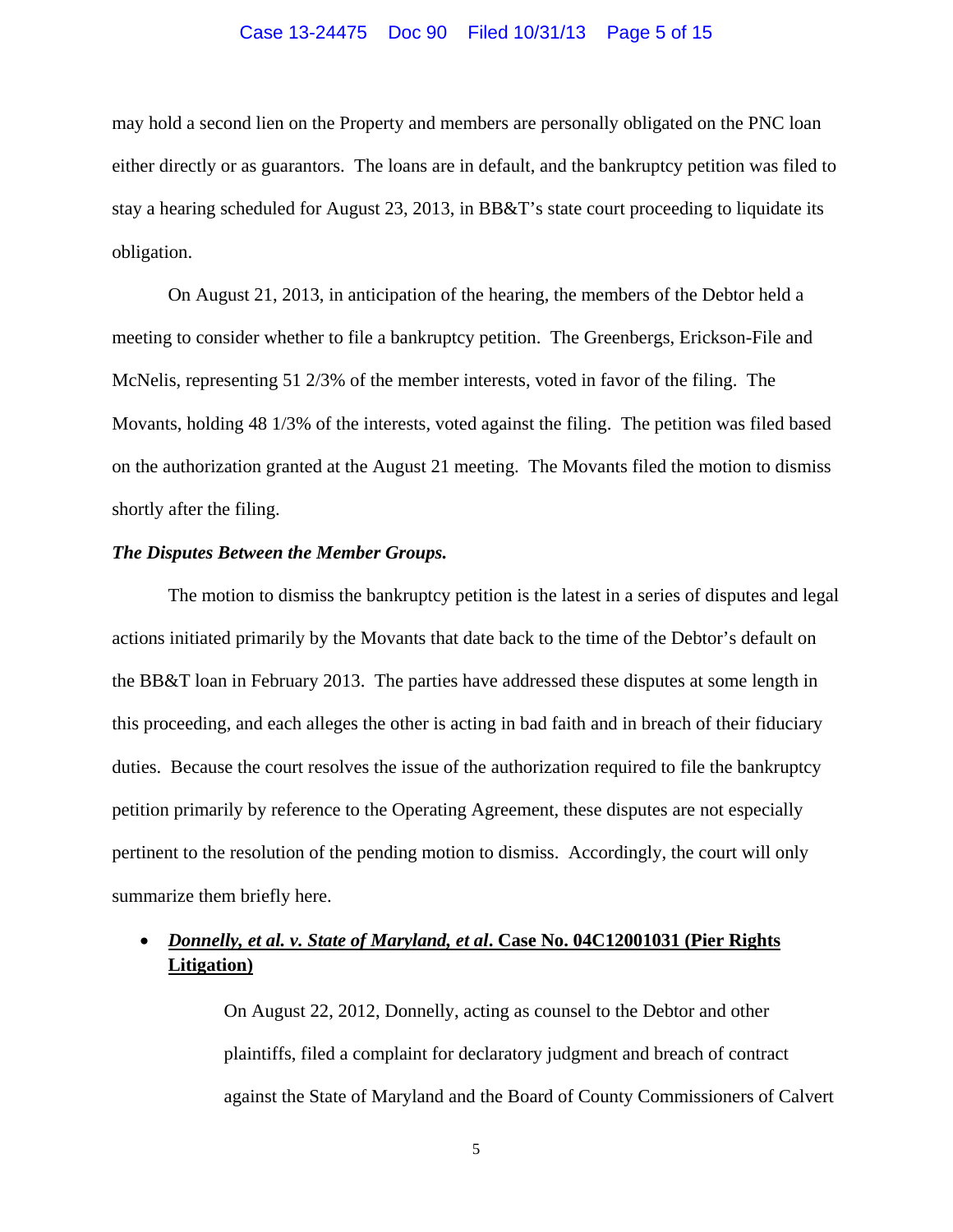County after they denied a joint application to construct a commercial pier adjacent to the Debtor's Property. Docket No. 68-1 at 23-36. On July 16, 2013, the Circuit Court for Calvert County entered an order granting summary judgment in favor of the plaintiffs and declaring that the plaintiffs held contractual rights to construct piers on the Patuxent River adjacent to the Property. *Id*. at 37-38. On August 16, 2013, the Circuit Court for Calvert County entered a final judgment on the declaratory judgment. *Id*. at 40. The State and County have filed notices of appeals of the judgment. There is no dispute that this action was duly authorized by the Debtor.

# *Solomons One, LLC v. McNelis***, No. 04C13000589, Circuit Court for Calvert County (Partition Action)**

On May 2, 2013, Donnelly, acting as counsel, filed an action on behalf of Debtor seeking to partition the Debtor's 70% interest and McNelis' 30% interest in the Property. The complaint sought to partition the Property into two buildable parcels stating that the parties "cannot agree[] upon a common strategy for development of the Property, the investment or the marketing of the Property." *Id*. at 47. In the alternative, the complaint requests that the Property be sold. *Id*. The Greenburgs, McNelis and Erikson-File state in affidavits that the partition action commenced without their knowledge or consent and that they never authorized or consented to the partitioning of the Property. *Id*. at 2-3; 68-2 at 2-3; 68-3 at 2-3; 68-4 at 2-3; 68-5 at 2-3.

# *Donnelly, et al. v. Solomons One, LLC***, No. 04C13001068, Circuit Court For Calvert County (Petition for Dissolution)**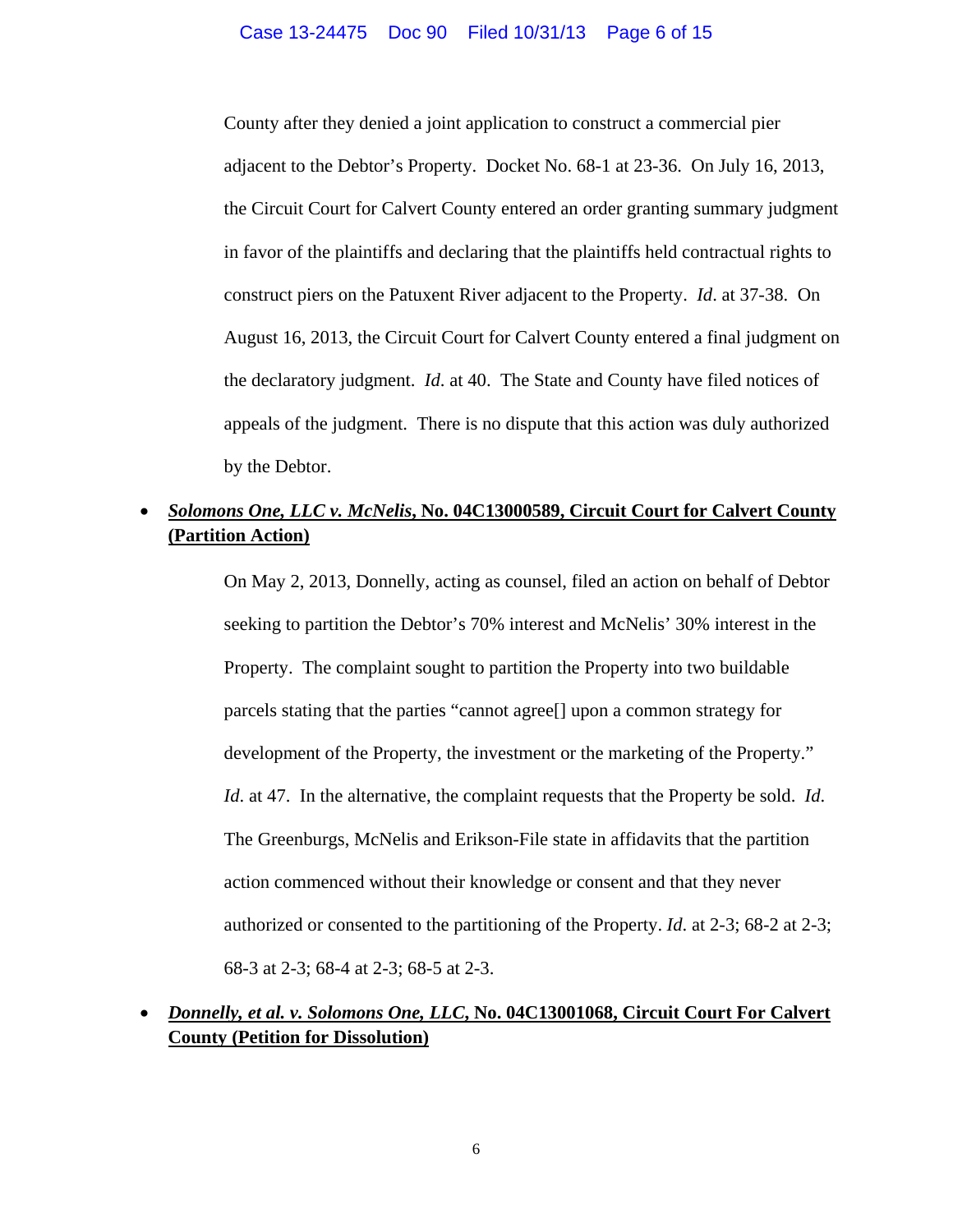On August 5, 2013, the Movants filed a petition for dissolution, an accounting and the appointment of a receiver. Docket No. 68-1 at 68. The petition alleges that the other members are in breach of their fiduciary duties, engaged in self dealing, conducted secret negotiations with the note holders for the Property and used funds of the Debtor without authorization. *Id*. at 69-70. The bankruptcy petition stayed this action.

# *Donnelly, et al. v. Erickson-File, et al***., No. 04C13001175, Circuit Court for Calvert County**

On August 21, 2013, the Movants filed a complaint in the Circuit Court for Calvert County against the other members of Debtor alleging breach of fiduciary duty, concealment/non-disclosure, civil conspiracy, tortious interference with prospective advantage and fraud.

### **Assignment of Contract Rights to Construct a Pier**

Steffen as "Operating Manager of Solomons One, LLC" and Donnelly as a "member and counsel for Solomons Two, LLC [sic]" executed an Assignment of Contract Rights with a stated date of execution of December 4, 2012. *Id*. at 63. The assignment states that it assigns Debtor's contract pier rights to Donnelly to hold in trust as trustee to pursue litigation against the State of Maryland and Calvert County. *Id*. at 60-61. The assignment also establishes how recovery from the litigation is to be divided among the members and how attorney fees will be paid. *Id*. at 61. The assignment was recorded in the land records of Calvert County on May 16, 2013. *Id*. at 60. The Greenburgs, McNelis and Erikson-File state in affidavits that they learned of this purported assignment in the summer of 2013 and that they never authorized this assignment or for Donnelly to act as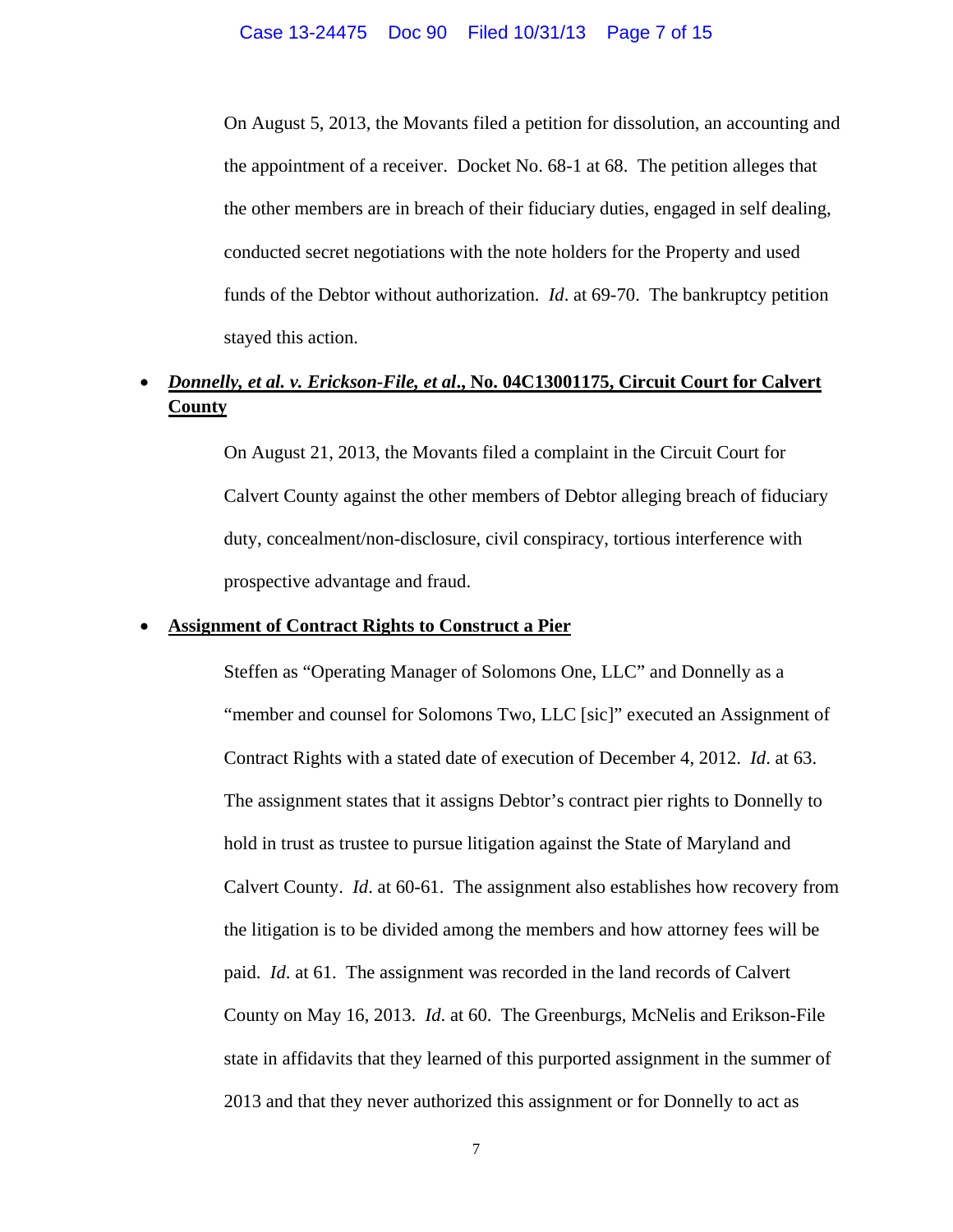trustee. *Id*. at 2-5; 68-2 at 2-3; 68-3 at 2-3; 68-4 at 2-3; 68-5 at 2-3. They also state that they never authorized Steffen to execute the assignment as "Operating Manager of Solomons One, LLC." Docket No. 68-1 at 5; 68-2 at 3; 68-3 at 3; 68- 4 at 3; 68-5 at 3.

### **Conclusions of Law**.

 The parties agree that a corporate debtor must have the requisite authority to file a bankruptcy petition under applicable state law. They also agree that, in the absence of authority to file, the bankruptcy case is subject to dismissal. They disagree on whether the Debtor had the requisite authority to file the petition under Maryland law. Specifically, the parties dispute whether the Operating Agreement authorized the filing with the consent of a majority of the members' interests and whether recent amendments to the Maryland Limited Liability Company Act require the unanimous consent of the members to authorize the petition.

#### *The Operating Agreement*.

Under Maryland law, an "'[o]perating agreement' means the agreement of the members and any amendments thereto, as to the affairs of a limited liability company and the conduct of its business." Md. Code Ann., Corps. & Ass'ns §4a-101(p) (2007) (hereinafter referred to as "Md. Code"). An LLC's operating agreement is a binding contract whose terms governs the affairs of the LLC and sets forth the members' management and membership rights and duties. 51 Am. Jur. 2d Limited Liability Companies §4 (2013); *see* Md. Code §4a-402. Consequently, an LLC's operating agreement is interpreted in accordance with prevailing contract law. *See Condo v. Conners*, 266 P.3d 1110, 1115 (Colo. 2011) (finding that the LLC's operating agreement should be interpreted "in light of prevailing principles of contract law."); *see also In re Seneca Invs. LLC*, 970 A.2d 259, 261 (Del. Ch. 2008) ("An LLC is primarily a creature of

8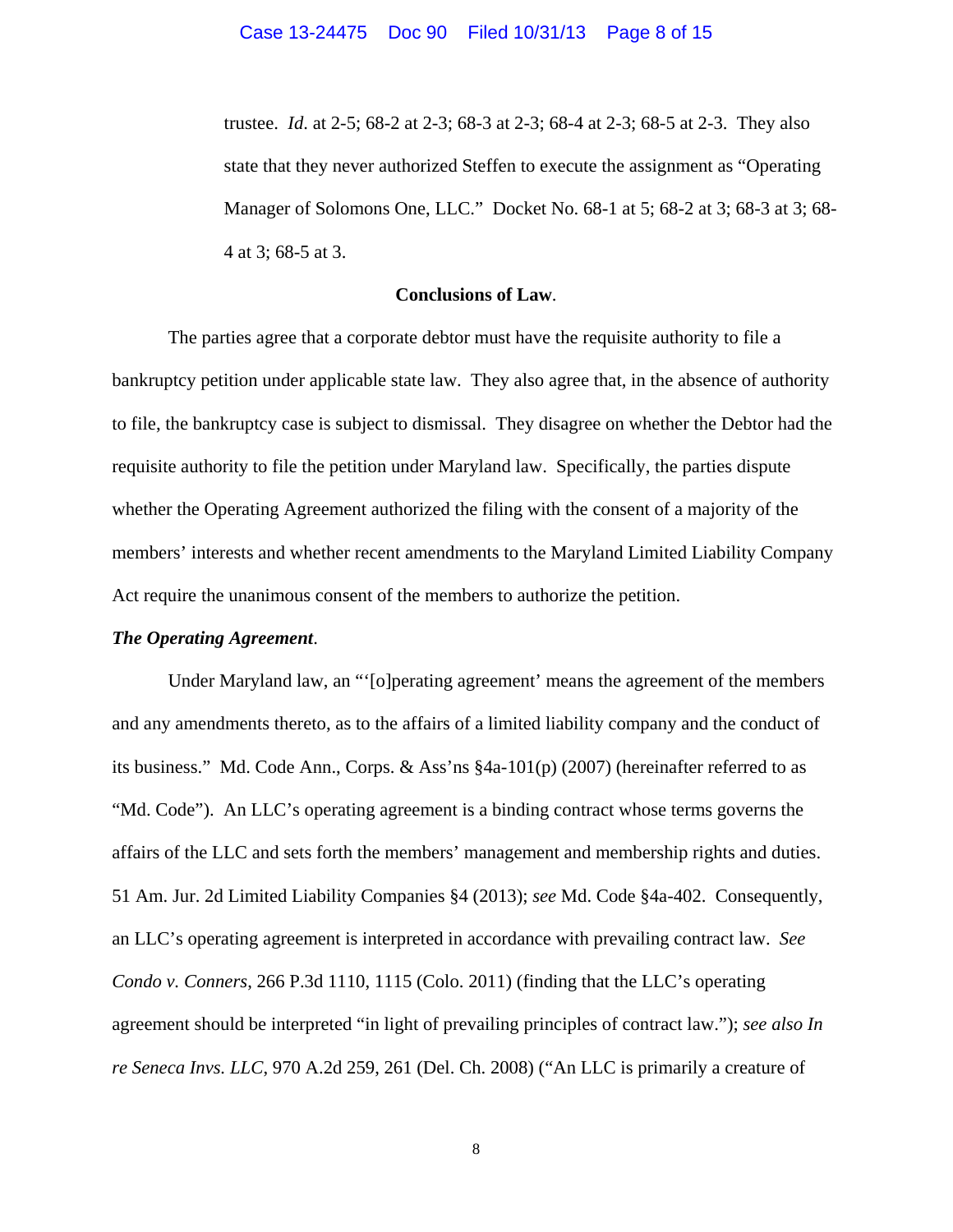#### Case 13-24475 Doc 90 Filed 10/31/13 Page 9 of 15

contract, and the parties have wide contractual freedom to structure the company as they see fit."). Under Maryland law, "[t]he cardinal rule of contract interpretation is to give effect to the parties' intentions." *Tomran, Inc. v. Passano*, 891 A.2d 336, 344 (Md. 2006).

Maryland follows the law of objective contract interpretation. *Cochran v. Norkunas*, 919 A.2d 700, 709 (Md. 2007); *see also Myers v. Kayhoe*, 892 A.2d 520, 526 (Md. 2006); *Calomiris v. Woods*, 727 A.2d 358, 363 (Md. 1999). When interpreting a contract, the court is tasked with determining "from the language of the agreement itself what a reasonable person in the position of the parties would have meant at the time it was effectuated." *General Motors Acceptance Corp. v. Daniels*, 492 A.2d 1306, 1310 (Md. 1985). Under the principal of objective contract interpretation, "the clear and unambiguous language of an agreement will not give way to what the parties thought the agreement meant or was intended to mean." *Blakehurst v. Baltimore County*, 807 A.2d 179, 187 (Md. Ct. Spec. App. 2002). "A contract is ambiguous if it is subject to more than one interpretation when read by a reasonably prudent person." *Sy-Lene of Washington*, *Inc. v. Starwood Urban Retail II, LLC*, 829 A.2d 540, 547 (Md. 2003). "The determination of whether language is susceptible of more than one meaning includes a consideration of 'the character of the contract, its purpose, and the facts and circumstances of the parties at the time of execution.'" *Calomiris,* 727 A.2d at 363 (quoting *Pacific Indem. v. Interstate Fire & Cas*., 488 A.2d 486, 488 (Md. 1985). Further, the Maryland Court of Appeals has stated that:

> A recognized rule of construction in ascertaining the true meaning of a contract is that the contract must be construed in its entirety and, if reasonably possible, effect must be given to each clause so that a court will not find an interpretation which casts out or disregards a meaningful part of the language of the writing unless no other course can be sensibly and reasonably followed.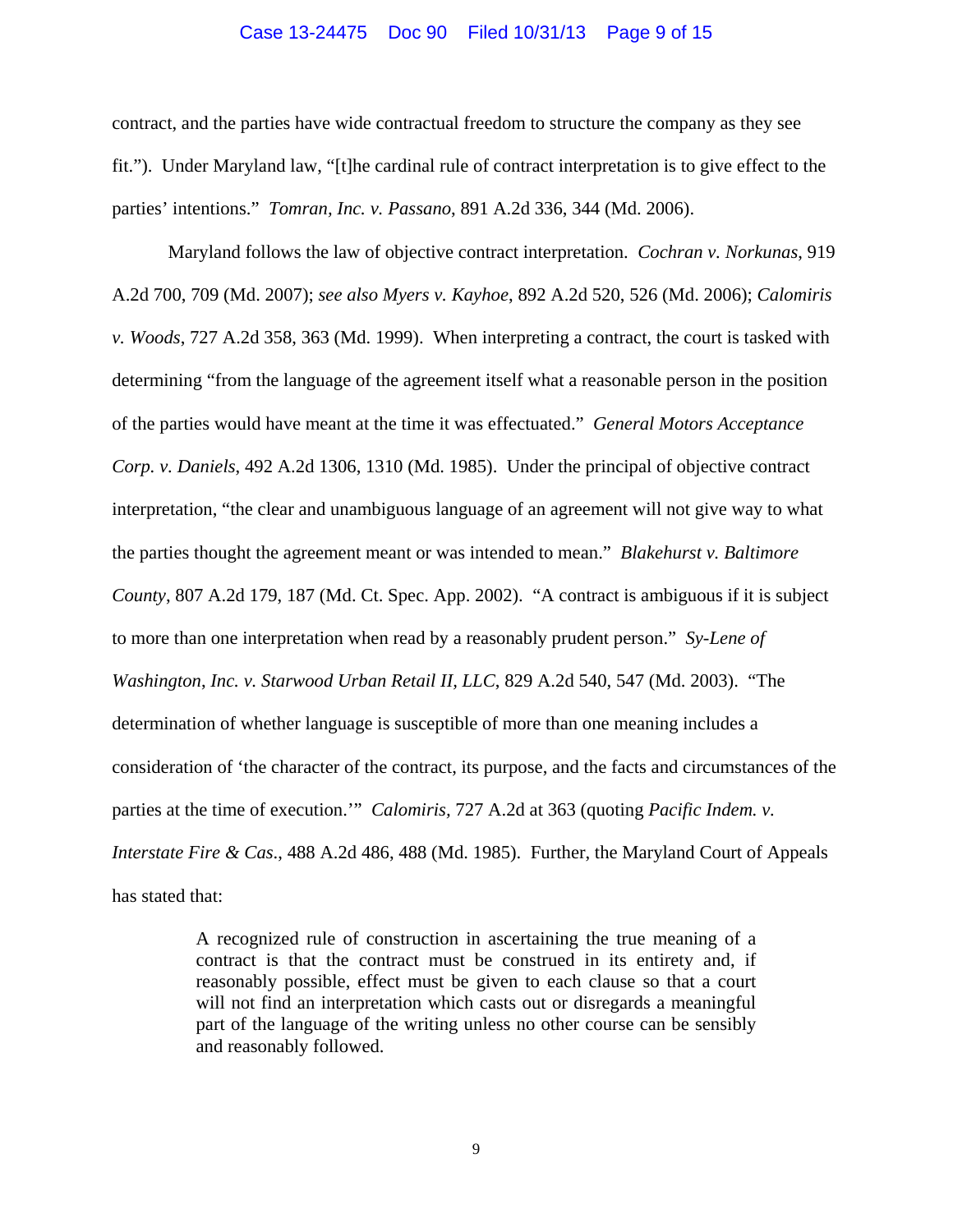#### Case 13-24475 Doc 90 Filed 10/31/13 Page 10 of 15

*National Union v. Bramble*, 879 A.2d 101, 109 (Md. 2005) (quoting *DIRECTV, Inc. v. Mattingly*, 829 A.2d 626, 637 (Md. 2003).

 Viewing the Operating Agreement in its entirety, the court concludes that a reasonable person could only understand it as requiring the consent of the majority of the member interests to authorize the filing of a bankruptcy petition.

 The primary provisions that lead to this conclusion are §5.1 and §6.1. Section 5.1 expressly provides that "[m]anagement decisions shall be approved by majority vote of the members." Section 5.1 does not contain any limitations and makes clear that it addresses both ordinary course and extraordinary actions. Thus, a majority vote is required to encumber or sell "any or all of the Property." *Id*. Few actions could be farther outside the ordinary course of business for a single asset entity than selling its sole asset, and yet that is expressly authorized by majority vote. A majority vote also is required to borrow funds whether or not in the ordinary course of business, including executing confessed judgment notes. *Id.*

 Section 6.1 strongly reinforces the majority rule agreement in §5.1. It provides that "no Member, without the prior written consent of the majority of all other members," shall take the numerous and extraordinary actions set forth therein. By implication, it establishes that, with the consent of the majority of members, a member may compromise a claim, use the Debtor's name or credit for purposes outside the business of the Debtor, expand the business of the Debtor, merge the Debtor with another entity, or do an act that would make it impossible to carry on the business of the Debtor. §6.1

 Sections 2.3, 8.1 and 10.8 provide the only exceptions to majority consent. The unanimous vote of the members is required for the Debtor to acquire additional properties. §2.3.

10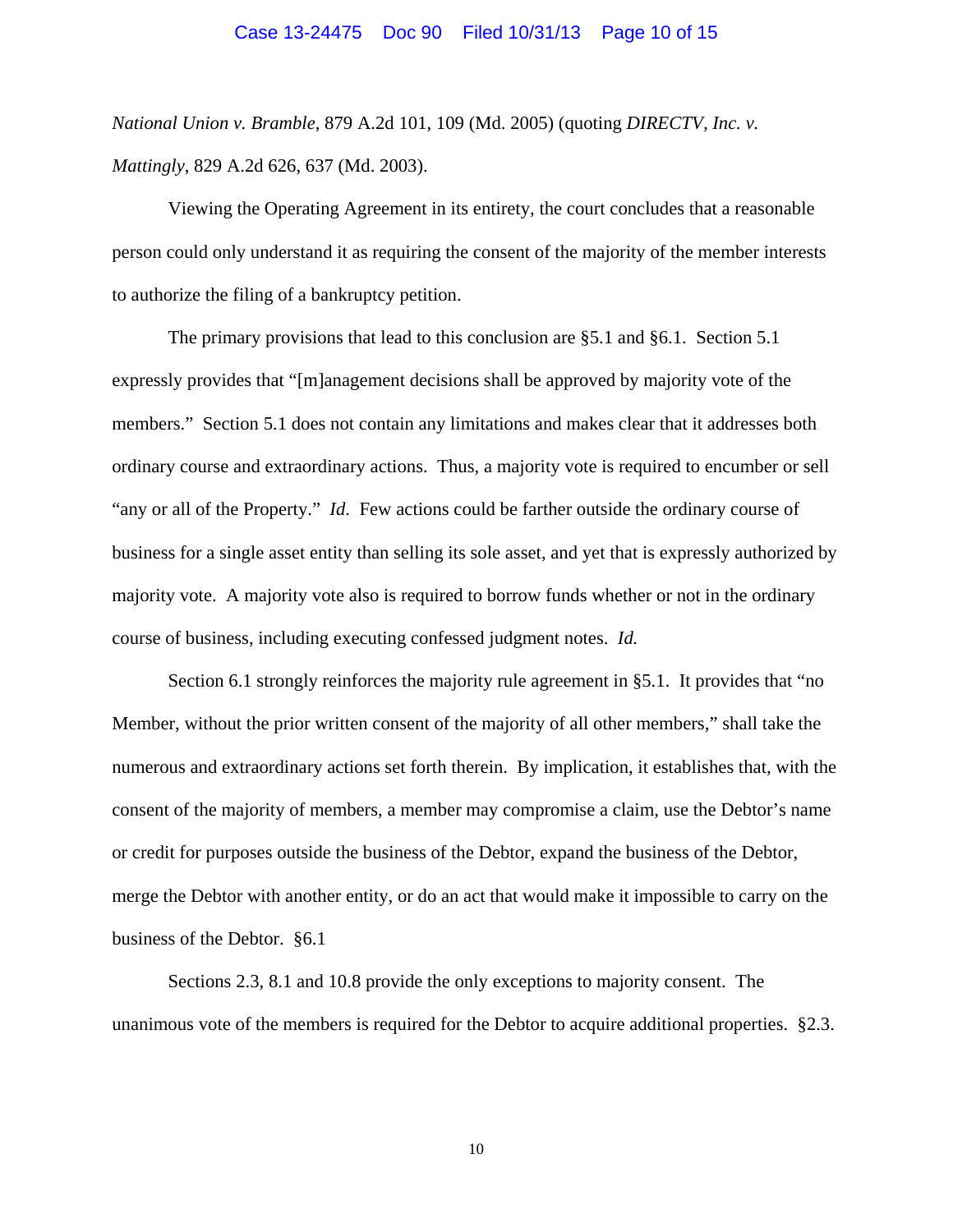#### Case 13-24475 Doc 90 Filed 10/31/13 Page 11 of 15

Unanimous written agreement is required to dissolve the Debtor. §8.1. And unanimous consent is required to amend the Operating Agreement. §10.8

The foregoing provisions, read together, establish that any and all decisions with respect to the Property or the Debtor's operations or management require majority vote, but only the decisions to add an additional property, dissolve the Debtor or amend the Operating Agreement require unanimity. The decision to add an additional property would change significantly the nature of the Debtor's business as a single asset entity, while the decision to dissolve the Debtor obviously leads to winding up the affairs of the Debtor. And, of course, the right to amend the Operating Agreement carries with it the extraordinary ability to alter the very agreement that the parties established at the commencement of the Debtor. The Operating Agreement therefore sets forth a reasonable and sound governance agreement that dictates majority rule on all matters other than one which changes the nature of the Debtor, leads to its termination or changes the original agreement among the members as to how they would conduct the affairs of the Debtor.

Moreover, the Maryland Court of Appeals has held that the maxim "*Expressio unius est exclusio alterius*" or "the express mention of one thing implies the exclusion of another" is a well-settled rule of contract and statutory construction. *See Breslin v. Powell*, 26 A.3d 878, 891 (Md. 2011) (discussing this maxim in relation to statutory construction); *but see Walzer v. Osborne,* 911 A.2d 427, 436 (Md. 2006) (quoting *Hylton v. Mayor and City Council of Balt*., 300 A.2d 656, 664 (Md. 1972) (warning that the maxim is merely an auxiliary rule to assist in determining the intention where such intention is not manifest from the language used)). Thus the express mention of three actions in §2.3, §8.1 and §10.8 of the Operating Agreement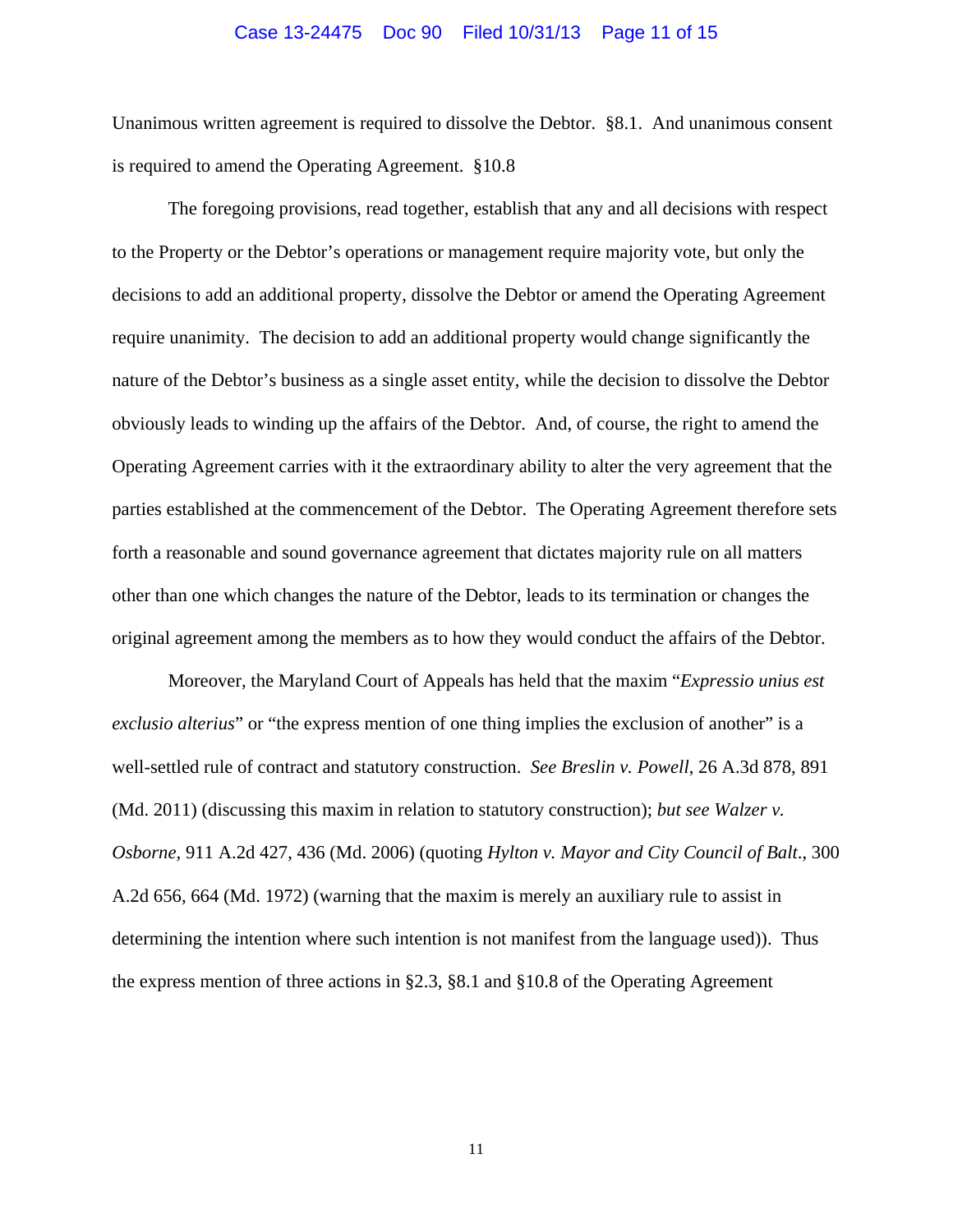#### Case 13-24475 Doc 90 Filed 10/31/13 Page 12 of 15

requiring greater than majority consent implies the exclusion of other actions that require similar consent.<sup>2</sup>

 Several other provisions in the Operating Agreement support the conclusion that all matters require majority vote, other than as provided in §2.3 and §8.1. A majority of members is required to select the General Manager, (§5.2), to designate the member who shall have possession of the books and records, (§5.3), and to call a meeting, (§5.4). While these provisions, standing alone, might not lead to the conclusion that a majority vote is required to authorize a bankruptcy petition, they do serve as a further indication that the parties agreed that majority rule was the norm except as expressly provided.

Movants argue that the majority consent requirement of §5.1 and §6.1 only applies to ordinary course transactions. Their view is belied not only by the language of those sections, as discussed above, but is at odds with admissions they made in prior court proceedings. In the Petition for Dissolution and Appointment of Receiver, Case No. 04C13001068 described above, the Movants stated

> It is no longer reasonably practical to carry on the business of Solomons One, LLC in *conformity with the members agreements establishing majority decisions on major issues*, in keeping with the requirements of the Operating Agreement . . . .

 $\overline{a}$ 

<sup>&</sup>lt;sup>2</sup> It could be argued that §2.3 and §8.1 create an ambiguity with §6.1.D and §6.1.G, respectively. Section 2.3 requires unanimous consent for the Debtor to acquire other properties, while §6.1.D by implication allows a member to expand the business of the Debtor with the consent of a majority of the members. Section 8.1 requires unanimous consent to dissolve the Debtor, while §6.1.G by implication allows a member to do an act that would make it impossible to carry on the business of the Debtor with majority consent. The court need not decide whether these provisions can be reconciled. *See National Union,* 879 A.2d at 109 (quoting *DIRECTV, Inc. v. Mattingly*, 829 A.2d 626, 637 (Md. 2003) ("if reasonably possible, effect must be given to each clause  $\dots$  so that a court [does not]  $\dots$ disregard<sup>[]</sup> a meaningful part of the writing")). It is unnecessary to turn to legal principles governing interpretation of contracts unless the ambiguity exists over the matter at issue. *See Calomiris*, 727 A.2d at 366. Ambiguity in one contractual term or clause may not be used "to gain the admittance of extrinsic evidence to contradict other terms or clauses in the contract that are unambiguous." *Id*.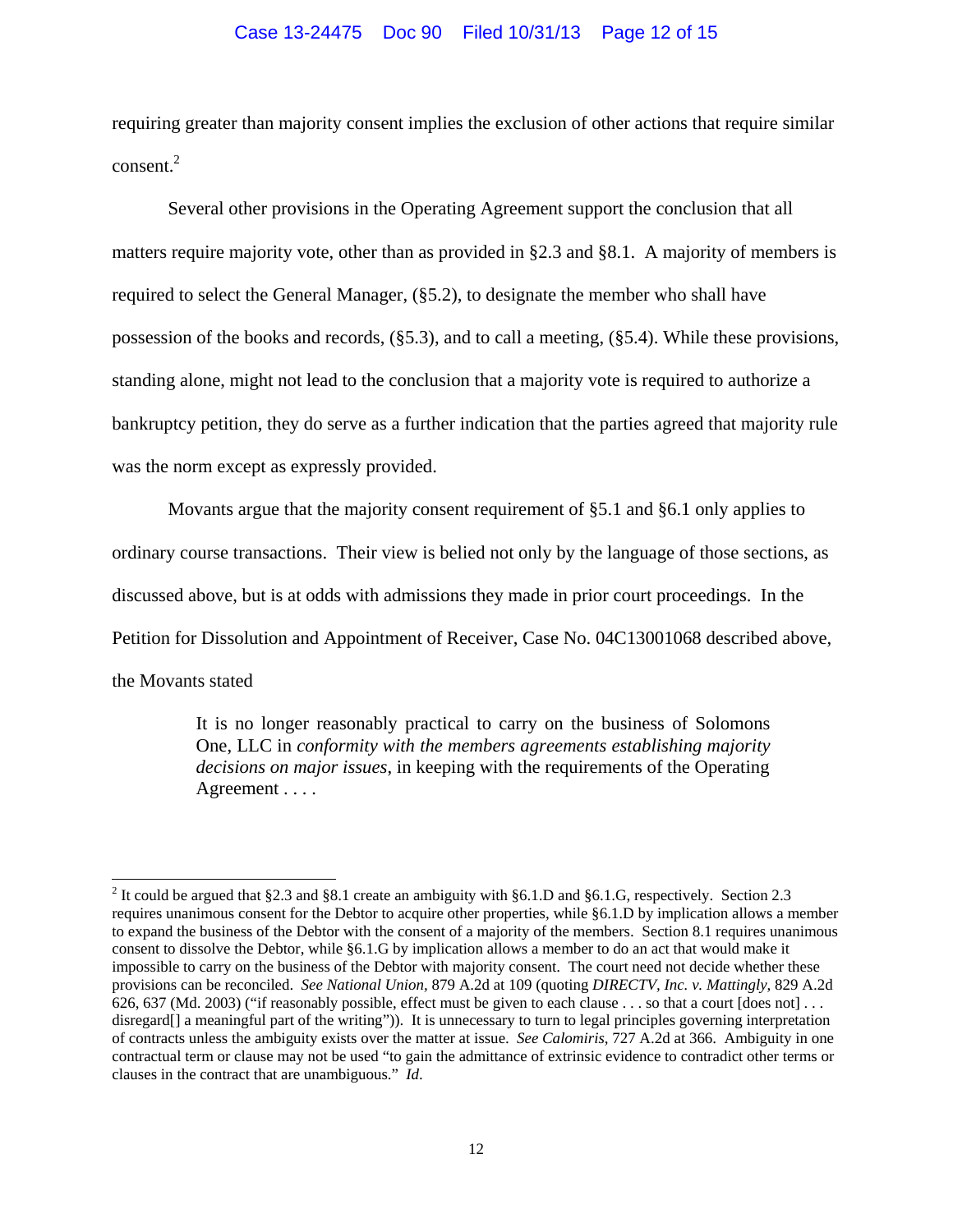#### Case 13-24475 Doc 90 Filed 10/31/13 Page 13 of 15

Docket No. 68-1 at 71 (emphasis added). Each Movant personally signed the petition. *See id*. at 73. Thus, Movants' position in this court that the Operating Agreement only allows for majority decisions on ordinary course transactions is inconsistent with their verified petition.

 In sum, the court concludes that a reasonable person in the position of the members at the time they adopted the Operating Agreement would have understood that majority consent was required to authorize a bankruptcy filing. $3$ 

### *The Maryland Limited Liability Company Act*.

 $\overline{a}$ 

 The Maryland Limited Liability Company Act (the "Act") was amended effective October 12, 2013. The Movants contend that the amendments to the Act require unanimous consent of the members to file a bankruptcy petition. This court disagrees.

 A fundamental policy expressed in the Act is "to give maximum effect to the principle of freedom of contract and the enforceability of operating agreements." Md. Code §4A-102. Thus, members may enter into an operating agreement "to regulate or establish any aspect of the affairs" of the company, including provisions establishing "the manner in which the business and affairs of the limited liability company shall be managed, controlled, and operated . . . ." *Id*. at  $§4A-402(a)(1).$ 

The Act does not change the conclusion reached by the court that the bankruptcy petition was properly authorized by a majority of the members' interests. Although the Act requires unanimous consent of the members to authorize a bankruptcy filing, that provision is expressly

<sup>&</sup>lt;sup>3</sup> The Movants allege that Erickson-File and McNelis have a conflict of interest with the Debtor and therefore their votes in favor of the bankruptcy petition should be disregarded. The conflict exists, according to the Movants, because McNelis is a co-owner of the Property and Erickson-File is a "partner" of McNelis, apparently in one or more other investments. The Movants cite no authority for this proposition or additional facts from which it could be determined that a conflict exits. The Movants, however, proffer that that the members of the Debtor are generally also members in another entity, Solomons Two, LLC. Thus if being a "partner" in other investments constitutes a conflict of interest, it would appear that most, if not all, of the members of the Debtor are conflicted since they are "partners" with Erickson-File or McNelis. The point seems hardly worth mentioning. Further, because the petition was approved by more than 50% of the members without regard to McNelis's vote, the court need not address the claim that she holds a conflict of interest with the Debtor because she is a co-owner of the Property.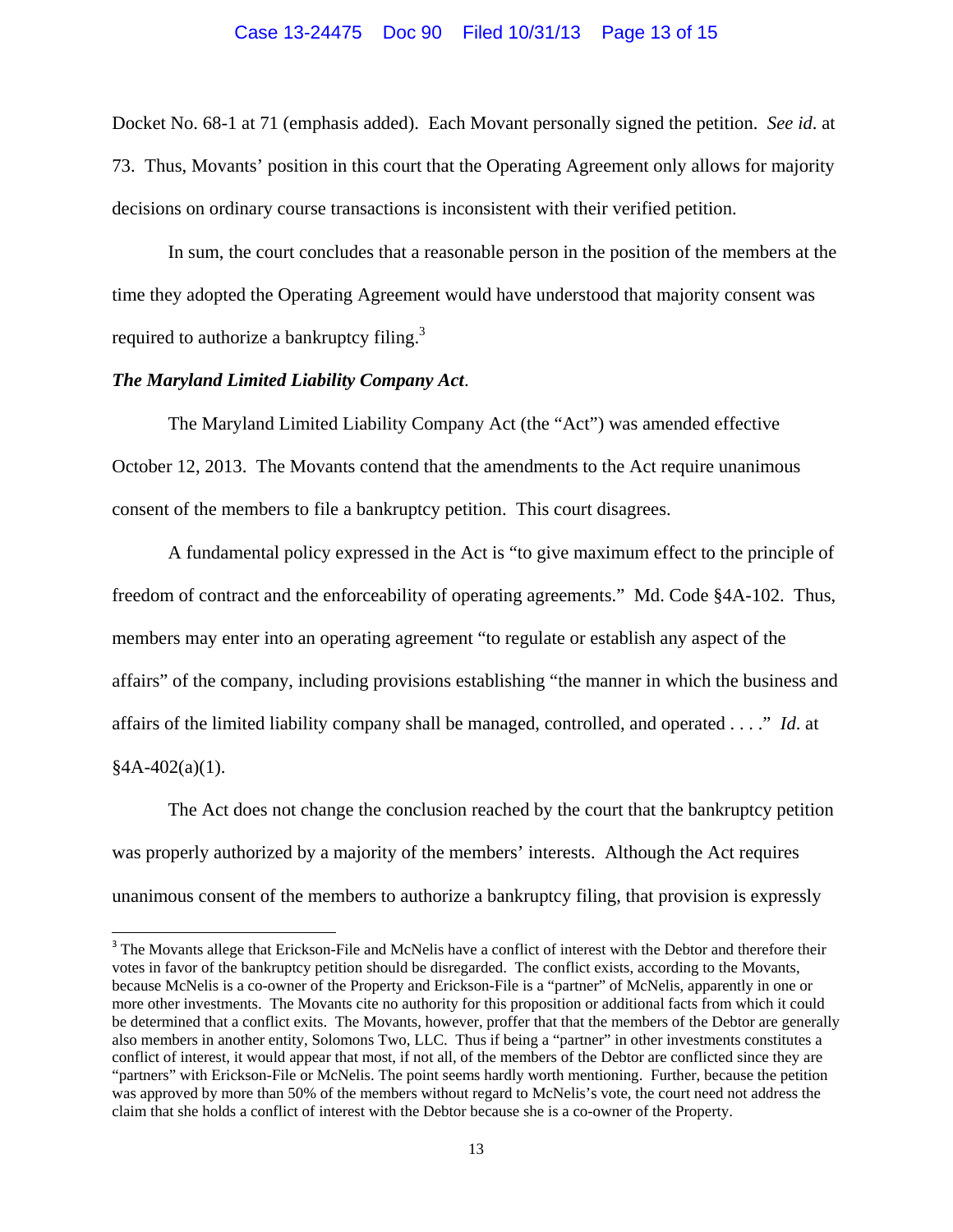#### Case 13-24475 Doc 90 Filed 10/31/13 Page 14 of 15

qualified by "unless otherwise agreed." *See* i*d*. at 4A-403(a), (d)(2). Under the Act, the phrase "unless otherwise agreed" means unless the members have otherwise agreed in the articles of organization, the operating agreement or in a separate unanimous consent of the members. *Id*. at 4A-101(t). Thus, the agreement by the members of the Debtor that all decisions would be made by majority consent except for those provided in §2.3, §8.1 and §10.8 is given effect under the Act.

The Act provides great flexibility to members of LLCs in the creation of their governance documents. While members must file articles of organization, those articles are required to contain only the name and address of the LLC and the resident agent, and any other provision that the members elect to include. *Id*. at 4A-204(a). It "is not necessary to set out in the article of reorganization any of the powers enumerated in [the Act]." *Id*. Similarly, the members "may" (but are not required to) enter into an operating agreement that governs the management and affairs of the company. *Id*. at §4A-402(a). Members also may "otherwise agree" to governance requirements in a separate written consent outside of the articles of organization or the operating agreement. *Id*. at §4A-101(t). The provision on which Movants rely, Md. Code §4A-403, sets out consent requirements for various actions by the company that are not "otherwise agreed." These include a call for a members meeting (at least 25% consent); decisions concerning the affairs of the company (at least 50% consent); disposing of all or substantially all of the property or approving a merger (at least 75% consent); and filing a bankruptcy petition or assigning the company's property in trust for the benefit of creditors (unanimous consent). *Id*. at §4A-403(b), (c), (d)(1) and (d)(2).

Viewed in this light, Md. Code §4A-403 does not alter the outcome of this dispute. Members have the "freedom of contract" to include consent requirements in the articles of

14